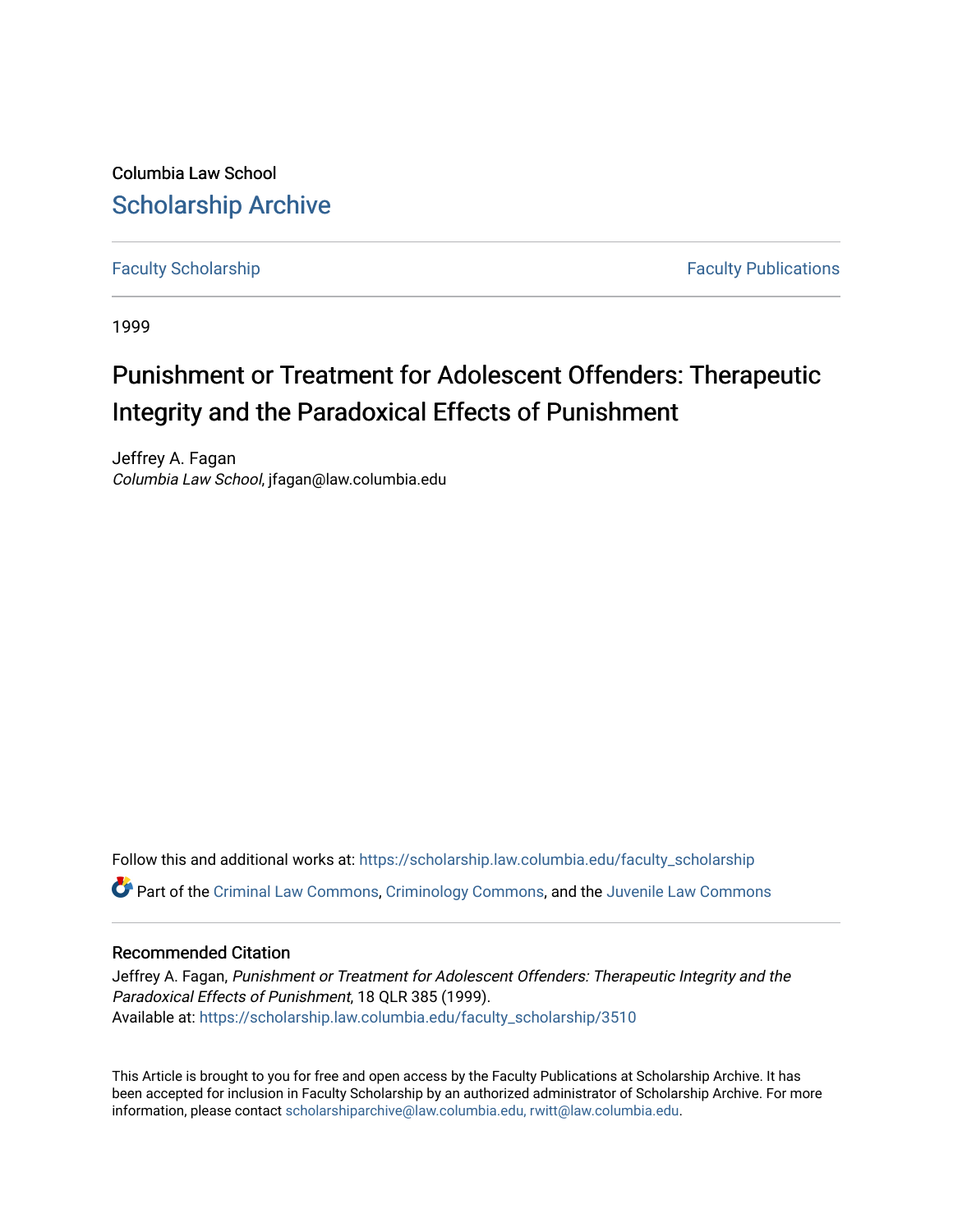# PUNISHMENT OR TREATMENT FOR ADOLESCENT OFFENDERS: THERAPEUTIC INTEGRITY AND THE PARADOXICAL EFFECTS OF PUNISHMENT<sup>†</sup>

## *By Jeffrey Fagan\**

#### I. INTRODUCTION

#### *A. The Legacy of Treatment*

Throughout much of its history, the American juvenile court maintained a goal of rehabilitation of the individual, and placed custody and punishment as secondary or ancillary goals in the pursuit of "remaking the child's character and lifestyle."' To its founders, the development of a separate juvenile court reflected a fundamental distinction between sanctions based on characteristics of the offender, and punishment based on the offense. Juvenile court dispositions were designed to determine why the child was in court, and what could be done to avoid future appearances.<sup>2</sup> Judge Julian Mack's classic statement of the original theory of the juvenile court suggested that he thought blameworthiness was not significant. The function of the court was "not so much to punish as to reform, not to degrade but to uplift, not to crush but to develop, not to make [the delinquent] a criminal but a

Support for this research was provided in part by grants from the MacArthur Foundation Research Program on Adolescent Development and Juvenile Justice, the Annie E. Casey Foundation, and the Open Society Institute. Opinions are solely those of the author.

<sup>\*</sup> Professor of Public Health and Director of the Center for Violence Research and Prevention, Joseph L. Mailman School of Public Health, Columbia University; Visiting Professor, Columbia Law School.

*<sup>1.</sup> See generally* **DAVID** J. ROTHMAN, **CONSCIENCE AND** CONVENIENCE: THE ASYLUM **AND** ITS ALTERNATIVES **IN** PROGRESSIVE AMERICA (1980).

*<sup>2.</sup> See generally* Barry C. Feld, *The Juvenile Court Meets the Principle of the Offense: Legislative Changes in Juvenile Waiver Statutes,* 78 **J.** CRIM. L. & CRIMINOLOGY 471 (1987).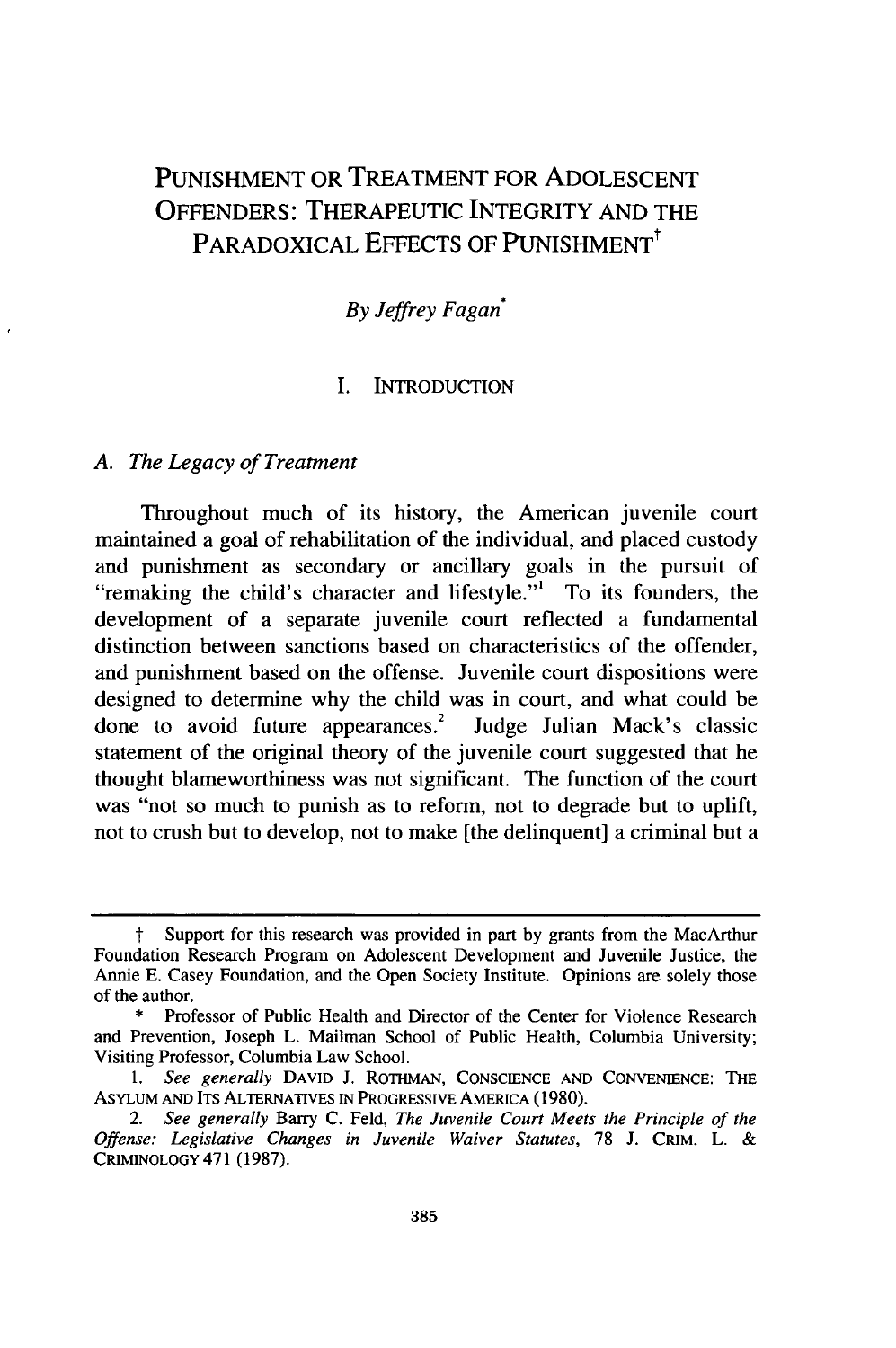worthy citizen."<sup>3</sup> The object for uncomplimentary comparison with the juvenile court in the Mack rhetoric was obviously the criminal court.

Despite the due process reforms of juvenile court procedures pursuant to *In re Gault*,<sup>4</sup> the Supreme Court in *McKeiver v. Pennsylvania'* remained ideologically committed to the traditional "treatment" rationale of the juvenile court. The right to treatment for juvenile offenders has been affirmed in U.S. Supreme Court decisions beginning with *Gault.* The central justification for the separation of juvenile and adult jurisdiction is the distinction between punishment and treatment. Punishment involves the imposition of burdens (i.e., deprivation of liberty) on an individual, based on past or current offenses, for purposes of retribution or deterrence. Treatment focuses on the present and future well being of the individual rather than the commission of prohibited acts. Disproportionate responses to comparable individuals were tolerated, if underlying factors or mitigating circumstances were found, especially if illegal behaviors were attributed to modifiable social or psychological deficits. Concerns with punishment, retribution, just desserts, or deterrence were secondary concerns in the origins of the concept of "sanction" in the juvenile court. To prevent contamination of juvenile offenders by adult criminals, youth were detained and treated in separate facilities. The distinctions between juvenile and criminal sanctions thus were not limited to the nature of the proceedings, but to the very distinction between treatment and custody.

#### *B. The Shift to Punishment*

Since the 1970s, however, legal and social institutions throughout the United States have mobilized to strengthen the punitive element of legal sanctions for adolescent offenders. Two widely held perceptions fueled these legislative efforts: that rehabilitation was ineffective, undermining the *sine qua non* of the juvenile court, and that punishment was discounted in the juvenile court setting. Harsher punishment was

5. 403 U.S. 528 (1971).

<sup>3.</sup> Julian Mack, *The Juvenile Court,* 23 HARV. L. REv. 104, 107 (1909). To further distance the juvenile court approach, juvenile proceedings were defined as civil rather than criminal, and therefore less stigmatizing in intent. A separate language developed which further symbolized the separate, benign jurisdiction of the juvenile court. Juveniles were not arrested but were apprehended, found delinquent rather than convicted, and placed instead of sentenced.

<sup>4. 387</sup> U.S. 1 (1967).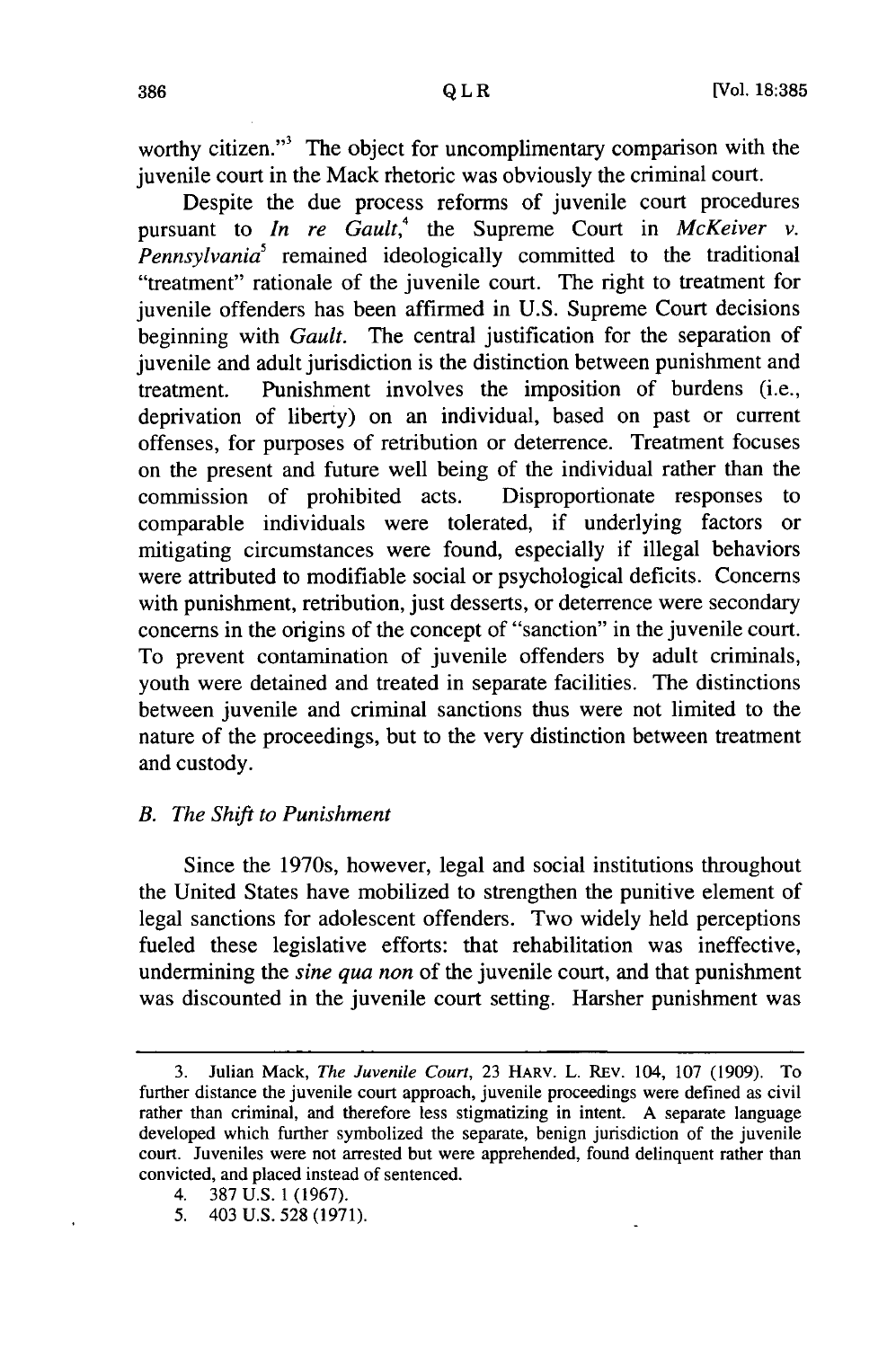viewed as according greater community protection, more effective deterrence of future crime, and more proportionate retributive responses to serious crimes.

States have adopted a variety of statutory and administrative mechanisms to make punishment the policy goal of youth crime policy. This is by now a well-known story. One part of the story is the increase in the rate of transfer of juveniles to the criminal court. Since 1990, almost every state has expanded the mechanisms for transfer to criminal court. These have included judicial, prosecutorial, or legislative actions. In each action, the intent was to increase the certainty and length of punishment, and in some cases, to invoke harsher punishment conditions **.**

In the juvenile court, punishment is now an explicit part of juvenile court dispositions. For example, some states allow "blended" sentences, where incarceration begins in juvenile corrections institutions and is continued in adult facilities or programs when the adolescent reaches the age of majority. Other states provide for enhanced sentences within the juvenile court.<sup>7</sup> For example, the state of Texas gives the juvenile court authority to sentence juveniles to lengthy prison terms for "aggravated felonies," while New Jersey allows for thirty-year sentences for juveniles adjudicated delinquent for murder.<sup>8</sup> In both these states, the juvenile is transferred to adult institutions upon reaching the age of majority.

Still other states have removed discretion from judicial decisions on type and length of punishment by mandating specific terms for punishing adolescents in juvenile court. Washington state mandates specific types and lengths of punishment for juvenile delinquents. Using an elaborate numerical formula, offense history and severity calculations determine the severity and length of placement. Mandatory confinement in secure institutions, often with minimum lengths of stay, has been legislatively enacted in several states.<sup>9</sup> Such laws specify certain classes of offenses (usually violent crimes) or offenders (often persistent offenders) for placement in state corrections agencies for

*<sup>6.</sup> See generally* **SIMON** I. **SINGER,** RECRIMINALIZING **DELINQUENCY** (1996).

*<sup>7.</sup> See generally* PATRICIA TORBET **ET AL.,** U.S. DEP'T OF **JUSTICE, STATE** RESPONSES **TO** SERIOUS **AND VIOLENT JUVENILE** CRIME (1996).

*<sup>8.</sup> See generally* JAMES C. HOWELL, **JUVENILE JUSTICE AND YOUTH** VIOLENCE (1997).

*<sup>9.</sup> See generally* Robert **0.** Dawson, *A Judicial Waiver in Practice and Theory, in* THE **CHANGING** BORDERS OF **JUVENILE JUSTICE:** TRANSFER OF **ADOLESCENTS** TO THE CRIMINAL **COURT** (Jeffrey Fagan & Franklin E. Zimring eds., forthcoming).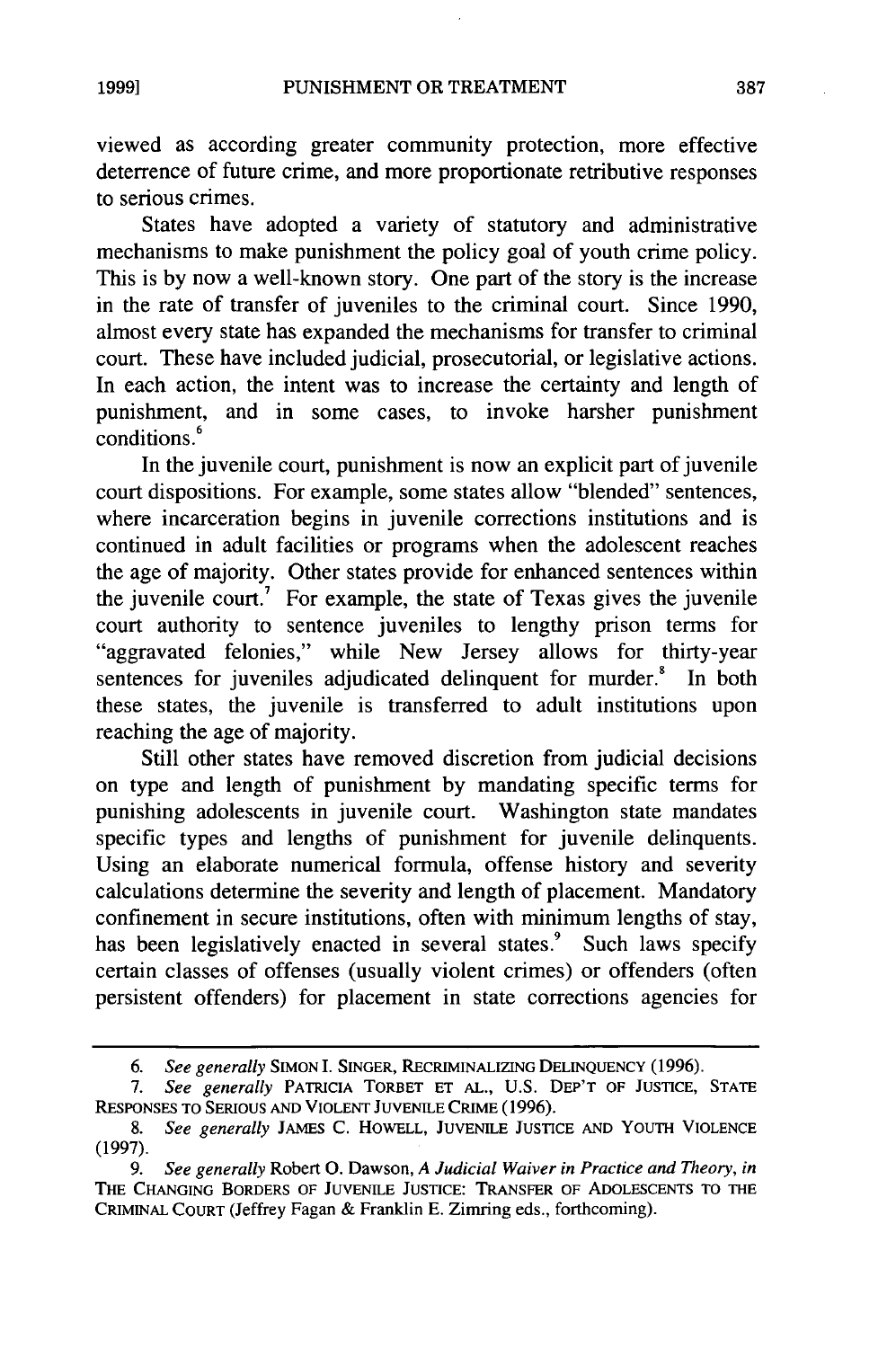minimum terms. These actions in effect remove the disposition, placement and release authority from "traditional" juvenile justice authorities (i.e., judges, juvenile corrections agencies or parole boards) to a legislative forum.'0

In some states, juvenile corrections agencies have pre-empted legislative intervention by developing "classification guidelines" to guide the placement and length of stay decisions. But the underlying intent of legislatures and correctional agencies is quite different. For legislatures, concerns for community protection plus the public's demand for retribution and punishment have motivated policy changes that increase the certainty and severity of juvenile sanctions." For correctional agencies, anticipating the actions of legislatures' and prosecutors' efforts to exclude certain juvenile offender groups, guidelines lend proportionality to correctional punishment while increasing its certainty and severity.<sup>12</sup>

Today, punishment has preempted treatment intervention in juvenile court dispositions and criminal court sentences for juvenile offenders, completing a revolution in the philosophical foundations of the juvenile court. Even the most aggressive advocates of a treatmentoriented juvenile court have constructed theoretical and philosophical rationales for viewing punishment as a valid part of dispositions. For example, the retributive component of punishment satisfies the demands of both punishment and treatment advocates for instilling "accountability" in juvenile offenders. Advocates of just desserts models of punishment embrace the fairness of punitive components of dispositions that scale incarceration to the severity of the offense. Social learning theory justifies the integration of punishment with treatment as a reinforcement mechanism within the rehabilitative process.<sup>13</sup> Social control theorists argue that treatment interventions will

<sup>10.</sup> *See generally* Barry C. Feld, *Legislative Transfer to Criminal Court Jurisdiction, in* THE CHANGING BORDERS OF JUVENILE JUSTICE: TRANSFER OF ADOLESCENTS TO THE CRIMINAL COURT (Jeffrey Fagan & Franklin E. Zimring eds., forthcoming).

*<sup>11.</sup> See generally* FRANKLIN E. ZIMRING, AMERICAN YOUTH VIOLENCE (1999).

<sup>12.</sup> *See* HOWELL, *supra* note 8.

<sup>13.</sup> *See generally id.;* Mark W. Lipsey, *Juvenile Delinquency Treatment: A Meta-Analytical Inquiry into the Variability of Effects, in* META-ANALYSIS FOR EXPLANATION: A CASEBOOK 83 (Thomas Cook ed., 1992).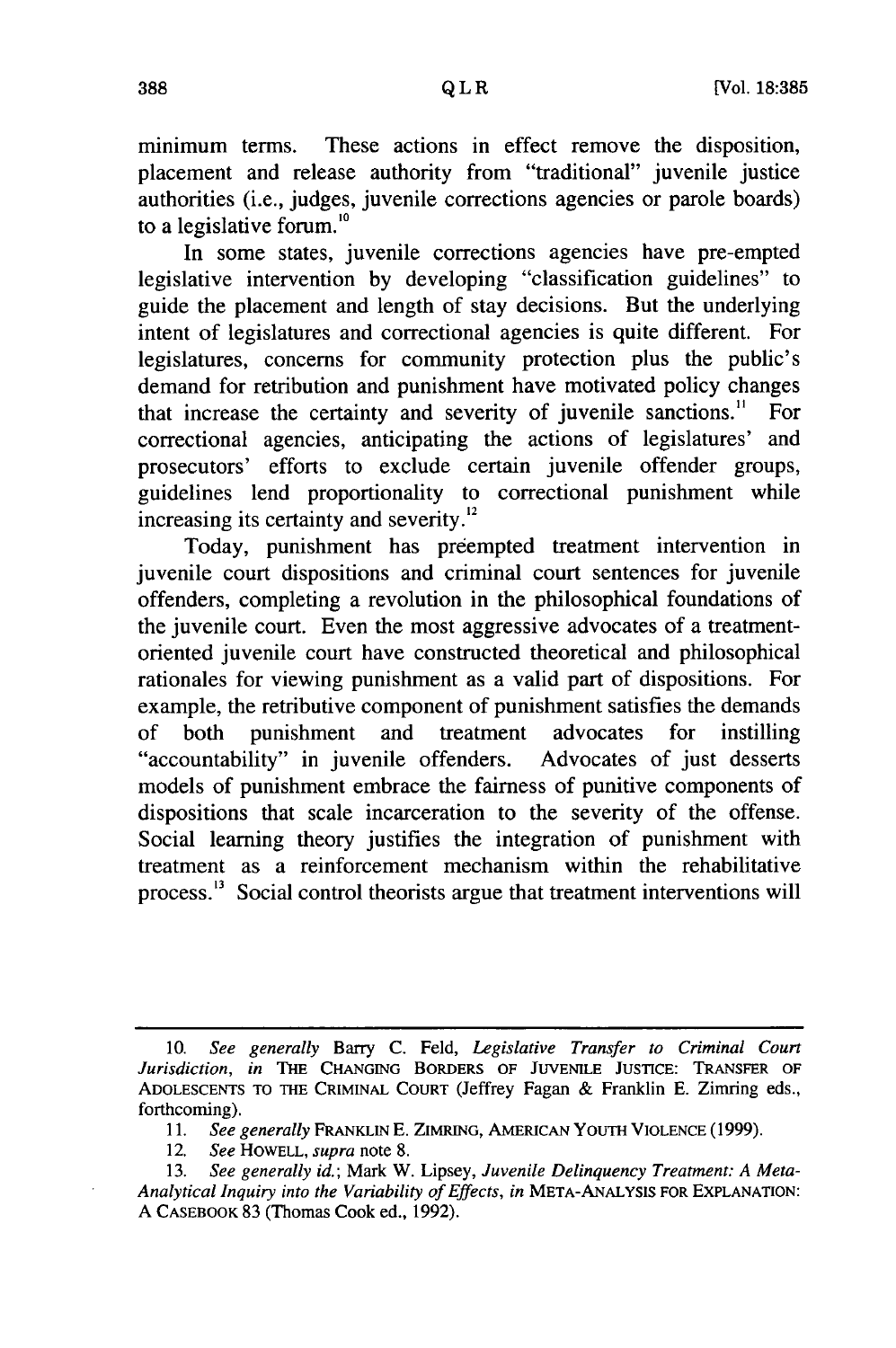not be effective without the coercive element of punishment to motivate treatment participation.<sup>14</sup>

## *C. Rethinking the Past: The Confounding of Treatment and Punishment*

These developments may be less a revolutionary change than an incremental step in a longer historical process. For many years, treatment interventions for juvenile offenders have been implemented in a context of "legal control." For example, the Provo, Silverlake and Highfields experiments epitomized an era of psychosocial interventions involving residential care for adjudicated delinquents.<sup>15</sup> Each experiment was implemented within a juvenile court or a state juvenile corrections agency, although treatment was separate and autonomous within the juvenile corrections agencies. Perhaps most important, treatment overlapped with punishment, and often was a substitute for harsher forms of confinement.

Criticisms of this style of juvenile justice focused on the liability for longer terms of confinement that juveniles faced if treatment was ineffective. Commitments often were indeterminate, with release contingent on success in treatment programs. There were strong incentives for active participation in treatment to shorten one's length of stay.<sup>16</sup> Although the conditions of confinement were less harsh in many residential treatment programs, most treatment nevertheless involved removal from home and deprivation of liberty. And if there were problems in treatment, the offender faced the liability of both a return to an institutional setting and a longer term of confinement.<sup>17</sup>

In effect, the coercive elements of treatment under contemporary sentencing practices were present all along, and efforts to allocate

<sup>14.</sup> *See* Jeffrey Fagan & Martin Forst, *Risks, Fixers and Zeal: Implementation, Innovation, and Experimentation in Treatment of Violent Juvenile Offenders,* 76 PRISON J. 22-59, -80 (1996).

<sup>15.</sup> *See generally* **JAMES 0.** FINCKENAUER, JUVENILE DELINQUENCY AND CORRECTIONS (1984); **TED** PALMER, A PROFILE OF CORRECTIONAL EFFECTIVENESS AND NEW DIRECTIONS FOR RESEARCH (1994).

<sup>16.</sup> One of the criticisms of this punishment philosophy was the uneven quality of treatment programs, and the possibility of longer stays in confinement due not to the offender's behavior but to the limitations and weaknesses of the program. *See generally* Fagan & Forst, *supra* note 14.

<sup>17.</sup> Moreover, extended stays in secure confinement may postpone developmental transitions to adult roles, or skew developmental outcomes toward antisocial behaviors. In 1970, Irwin defined the concept of "state-raised youth" as a prisonized adolescent whose normative values were shaped during crucial developmental periods spent in prison or training schools.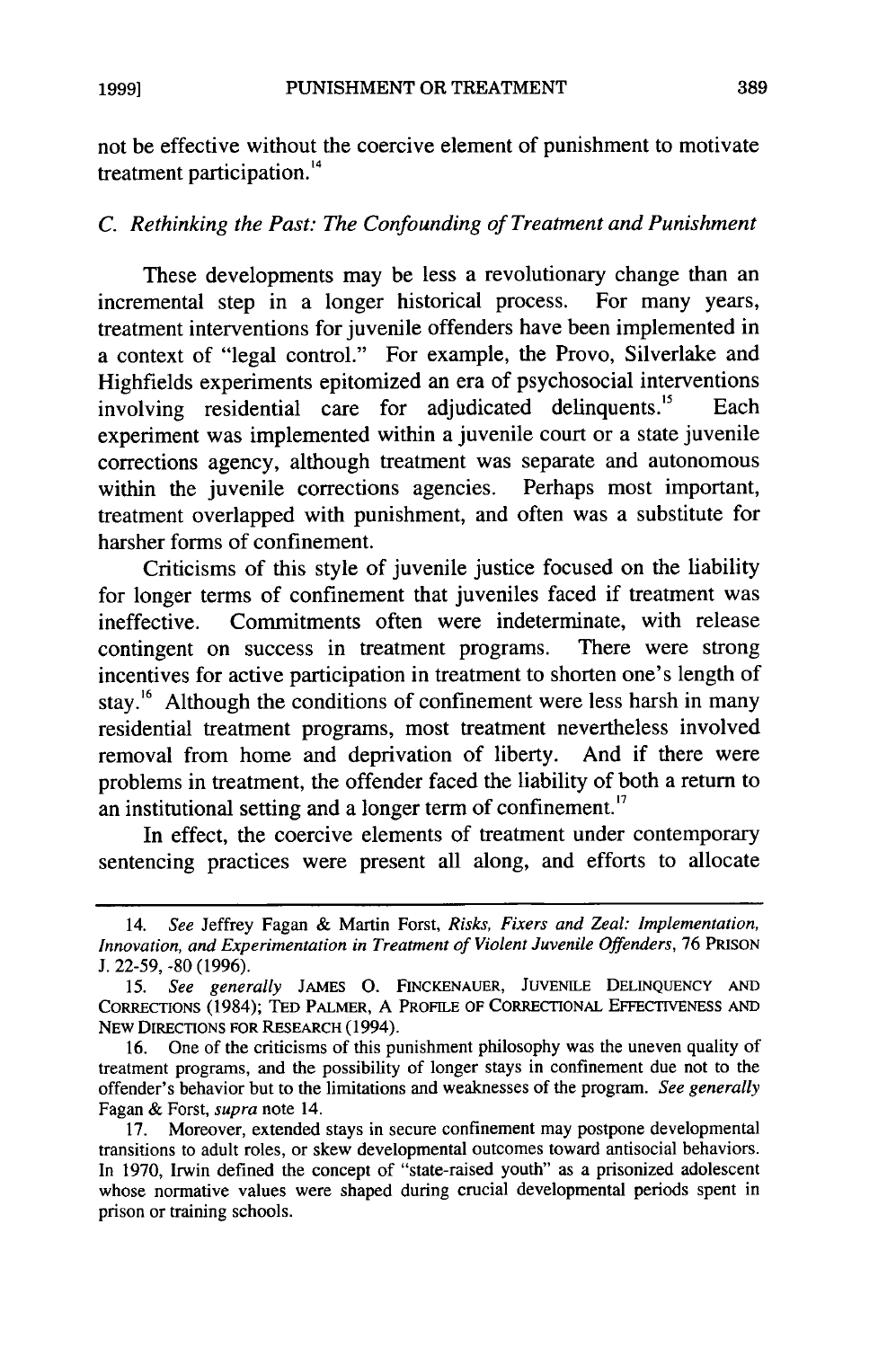offenders to types of treatments consistent with their diagnosed needs were minimal. There were relatively few programs, and there were very few opportunities for client matching to achieve "responsivity."<sup>8</sup> There were problems in the quality of treatment and, naturally, in its effectiveness. Because of weak treatment, weak evaluation designs, and poor matching leading to inappropriate treatment, treatment appeared to be ineffective, giving rise to a call for greater emphasis on punishment. These limitations on the effectiveness of treatment interventions motivated the demand to replace treatment with punishment, and to make punishment the primary focus of juvenile court dispositions.<sup>19</sup>

In addition to the perceived weakness of treatment interventions, several other processes contributed to the triumph of punishment in juvenile justice policy. First, the political demand for punishment led to a spiraling legislative process with continuing revision of juvenile codes. Longer terms of incarceration, mandatory minimum punishment, and exclusions of offense and offender types continually narrowed the discretion of the juvenile court to include treatment elements in correctional dispositions. Second, a growing correctional industry competed with providers of community-based treatment for scarce correctional resources. Fueled by demands for public safety and the political weakness of proponents of treatment, legislation reflected the interests and concerns of this industry. Third, delinquency theory was recast to incorporate the elements of punishment as a component of treatment. Defining punishment as treatment conflated the traditional distinction between the two perspectives, and questions of the balance between services and custody were obscured. Whatever debate remained was effectively neutralized, leading to the current array of state legislation and administrative practices.

# *D. The Completed Revolution: The Primacy of Punishment and the Decline of Treatment*

Today, the interface between punishment and confinement is explicitly acknowledged in law and policy. Despite the small number of well designed, evaluated and effective treatment programs in institutions

<sup>18.</sup> Don A. Andrews et al., *Does Correctional Treatment Work? A Clinically Relevant and Psychologically Informed Meta-Analysis,* 28 CRIMINOLOGY 369, 397 (1990).

<sup>19.</sup> *See* Jeffrey Fagan, *Social and Legal Policy Dimensions of Violent Juvenile Crime,* 17 CRIM. **JUST.** & BEHAV. 93, 95 (1990); John J. Kerbs, *(Un)Equal Justice: Juvenile Court Abolition and African Americans,* 564 ANNALS 109, 112 (1999).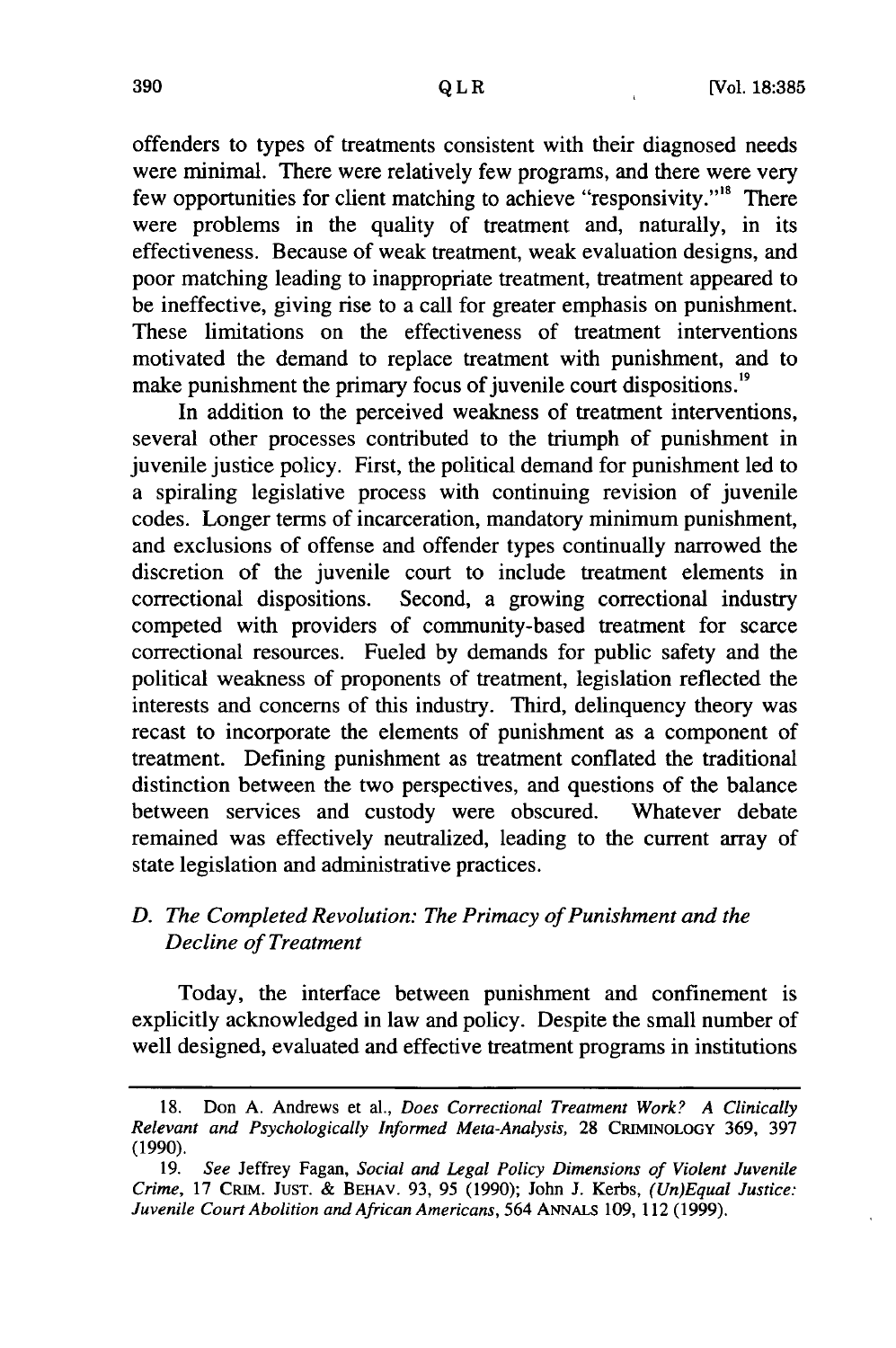and in communities, punishment dominates law and policy. $2^{\circ}$  The length of treatment is a secondary consideration. Prior record and severity of committed offense are the primary determinants of the length of commitment and the location of commitment. These commitment terms are often set by legislatures, and there is little margin for modification based on the outcomes of treatment. Confinement often is not shortened when treatment outcomes are positive, but it certainly may be lengthened if treatment is not successful.

Punishment and treatment have converged conceptually, as well. Punishment has become an integral part of treatment, a lesson that teaches the "cost of crime" for the punished offender, and serves as a general deterrent threat for the putative offender.<sup>21</sup>

However, lost in the transition from the rehabilitative ideal to a punishment-focused juvenile court, are complex organizational and substantive questions about both punishment and treatment intervention. What constitutes "punishment" and "treatment" varies extensively across correctional systems and juvenile courts. This raises critical questions about the nature of both treatment and punishment, and the interaction between the two. If punishment is the organizational context for treatment, the variations in both of these dimensions suggests extreme variability in how juvenile offenders experience correctional interventions and how effective they are in reducing future crimes. In other words, can treatment be effective in a context of punishment, or does the primacy of punishment concerns, such as security and control, neutralize the elements of treatment that make it effective?

This is a critical question because trends over the past decade suggest that achieving other than the retributive goals of a unified punishment-treatment construct may be unattainable. Rising crime rates throughout the 1980s followed a decade or more of legislation, beginning in the late 1970s, that reversed the primacy of treatment and increased the punitive content of juvenile court dispositions.<sup>22</sup> Moreover, many of the punishments imposed may have damaging, if Moreover, many of the punishments imposed may have damaging, if not iatrogenic, consequences.<sup>23</sup> Some may even be "disfiguring," a consequence from which there is little chance of recovery.<sup>24</sup>

<sup>20.</sup> *See generally* BARRY **FELD,** BAD KIDS (1999); Zimring, *supra* note 11.

<sup>21.</sup> *See generally* Elizabeth Scott & Thomas Grisso, *The Evolution of Adolescence: A Developmental Perspective on Juvenile Justice Reform,* 88 J. CRIM. L. & CRIMINOLOGY 137 (1998).

<sup>22.</sup> *See generally* Barry C. Feld, *Criminalizing the American Juvenile Court,* 17 CRIME & **JUST.** ANN. REv. RES. 197 (1993).

<sup>23.</sup> *See generally* Jeffrey Fagan, *The Comparative Impacts of Juvenile and*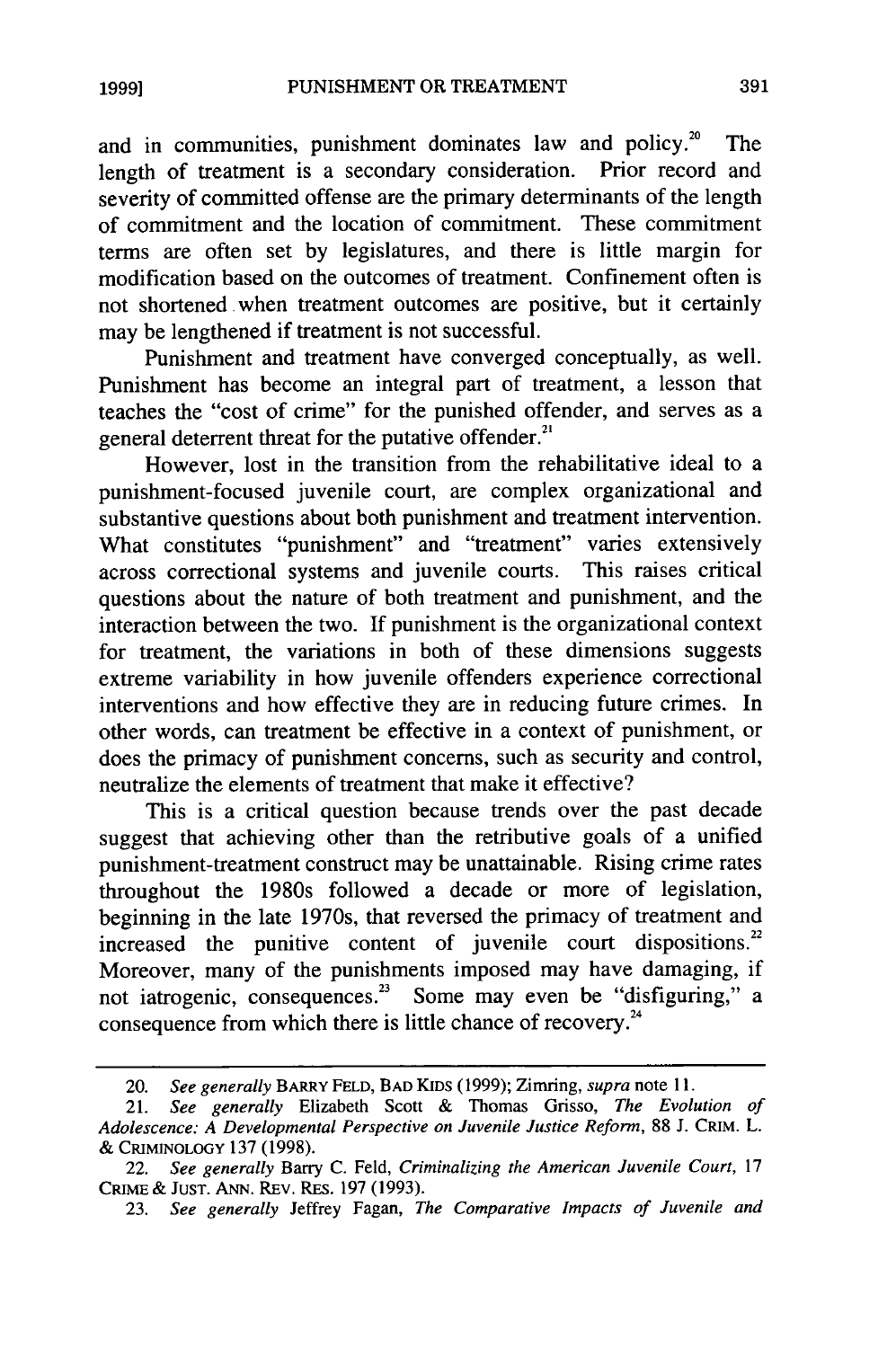Accordingly, this essay raises two questions that address the implementation of punishment-oriented treatment interventions, and the organizational and substantive issues that may influence recidivism. First, there is extensive literature on the components and characteristics of effective treatment.<sup>25</sup> To what extent does the contextualization of treatment within punishment mitigate the salience of those components? There also is extensive literature on the organizational contexts that make treatment effective.<sup>26</sup> To what extent do the organizational contingencies of punishment mitigate the necessary organizational structures for effective treatment? We also may ask whether the goals of treatment are enhanced by their integration with punishment.

Second, there is a wide array of organizational and programmatic variables that comprise punishment and treatment. This offers an opportunity to consider alternative structures for achieving the policy goal of blending punishment and treatment while improving the effectiveness of these combined correctional interventions. Accordingly, the second concern of this essay is to consider alternatives to the current limited structures. We can consider the matrix of treatment interventions and the alternative forms of punishment to fashion innovative concepts in correctional interventions for juvenile offenders.

#### II. ISSUES AND CHALLENGES

#### *A. What Treatment? What Punishment?*

A broad range of activities are defined as "treatment" and "punishment." Punishments range from secure care to intensive community-based programs that entail restricted liberty and heavy reporting demands. Treatment interventions may range from therapeutic services to informal or peer counseling. Some programs

*Criminal Court Sanctions on Adolescent Felony Offenders,* 18 LAW & **POL'Y** 77 (1996); Donna Bishop & Charles Frazier, *Consequences of Waiver, in* THE **CHANGING** BORDERS OF **JUVENILE** JUSTICE: TRANSFER OF **ADOLESCENTS TO** *THE* CRIMINAL **COURT** (Jeffrey Fagan & Franklin E. Zimring eds., forthcoming).

<sup>24.</sup> *See generally* ZIMRING, *supra* note 11.

<sup>25.</sup> *See generally* PALMER, *supra* note 15; Andrews et al., *supra* note 18, at 369- 97.

**<sup>26.</sup>** *See generally* **ALDEN D.** MILLER & LLOYD E. OHHIN, COMMUNITIES **AND** CRIME (1994); Fagan & Forst, *supra* note 14; Feld, *supra* note 10.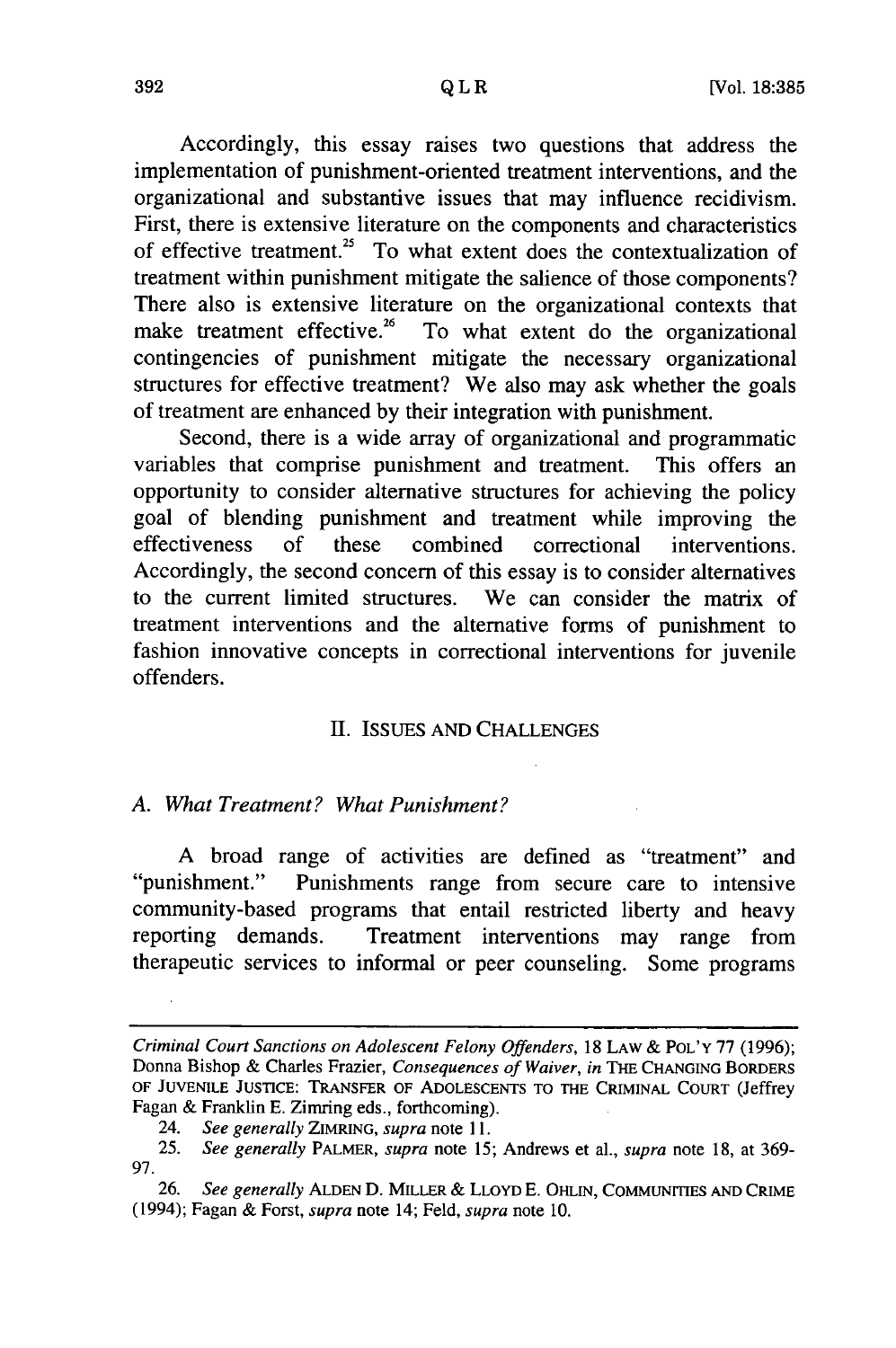confound treatment and punishment by including elements of both.<sup>27</sup> The settings of both treatment and punishment vary along these lines. Thus, for example, some treatment may occur in settings that are very restrictive, while punishments may occur in relatively relaxed settings.

Definitions become critical in sorting out whether there is a balance between treatment and punishment, and whether punishment has primacy in forming correctional interventions. What may be intended as a harsher form of punishment may in fact be viewed by offenders as less stringent. Some adult offenders, for example, elect shorter terms of incarceration followed by traditional parole supervision in lieu of longer and more demanding periods of intensive probation supervision, even when supervision includes treatment services.<sup>28</sup> Yet most citizens would likely view the non-incarcerative alternative as more lenient. The gap between intended and perceived actions for both treatment and punishment suggests that what is intended as treatment may be perceived as punitive, and that what is intended as punitive may be seen as less burdensome than rigorous treatment.

This diversity suggests that the balance between treatment and punishment depends on the type of treatment and the type of punishment. There are elements of treatment in punitive settings, and elements of punishment in certain forms of treatment. A treatment that involves lengthy periods of confinement or removal from home has a punitive dimension regardless of its therapeutic integrity and effectiveness. This may be beneficial and compatible with treatment, if the punitive dimension also has therapeutic value.

Whether punishment and treatment compete for primacy also will vary by offender characteristics. Confinement may be necessary on therapeutic grounds, but by definition has punitive elements. For example, control is an integral part of therapeutic intervention for offenders whose behaviors are dangerous to themselves or others. The concentration of services within a residential setting, including behavioral controls, often is necessary for adolescents who are violent, impulsive, or self-destructive. Here, confinement has both therapeutic

<sup>27.</sup> For example, a generous interpretation of physical discipline programs such as boot camps would see a treatment component in the potential for building self-esteem. Others might prefer to see punishment in the demanding physical regimens imposed in these programs. Many drug treatment programs use harsh confrontational tactics to reconstruct personality and behavioral styles, often in secure or closed residential settings with strict limitations on personal freedom.

<sup>28.</sup> *See generally* Ben M. Crouch, *Is Incarceration Really Worse? Analysis of Offender Preferences for Prison over Probation,* 10 JUST. Q. 67 (1993).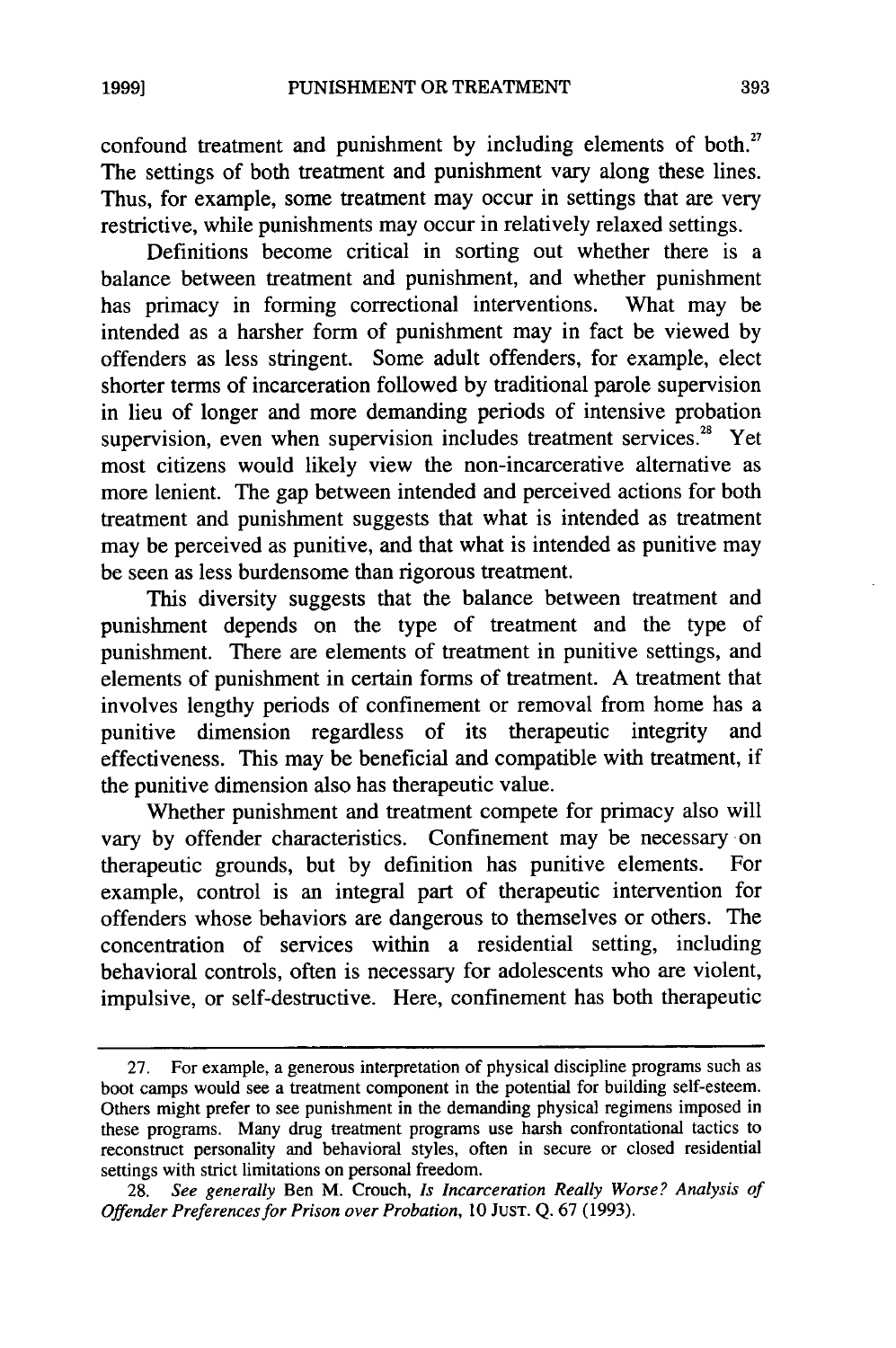value *and* punitive content. Youths with mental disorders or serious drug or alcohol problems may also benefit (at least at the outsei) from confinement in a closed secure setting with concentrated therapeutic services.

Organizational factors may also tip the balance between punishment and treatment. Systems with limited resources have little choice about where to mount interventions. Communities with limited professional resources also may be unable to develop therapeutic interventions. In both instances, interventions may by necessity occur within punitive settings such as training schools or closed facilities. Correctional agencies committed to small residential facilities and extensive contracting may avoid this problem, but this requires an extensive pool of professional resources. Systems that have closed training schools, and replaced them with smaller units combining secure care with intensive interventions, strike such a stable balance. This orientation requires a strong organizational commitment, adequate funding, and political capital to take risks and weather failures.<sup>29</sup>

The diversity of offenders, treatments and punishments presents new challenges in fashioning effective juvenile court dispositions that balance treatment and punishment. There is little reason to expect punishment to have significant effects on recidivism rates except when mediated through interventions that interact with offender characteristics.<sup>30</sup> The integration of treatment and punishment has The integration of treatment and punishment has implications for correctional policy in three ways: in the structuring of punishments to incorporate elements of effective interventions, in the design of substantive interventions that respond to the individual characteristics of offenders, and in the design of punishmentintervention combinations that are rationally allocated to the various types of violent offenders. In turn, striking a balance between treatment and punishment depends on several factors: the behavioral problems at which treatment is aimed, the type of treatment, and the type of punishment. The type of treatment and type of punishment in turn are functions of exogenous factors: resources committed to create a balance, professional resources to develop quality interventions, and the political context that permits innovation to develop settings specifically designed to balance punishment and treatment.

<sup>29.</sup> *See generally* Fagan & Forst, *supra* note 14.

<sup>30.</sup> *See generally* Andrews et al., *supra* note 18, at 369-97.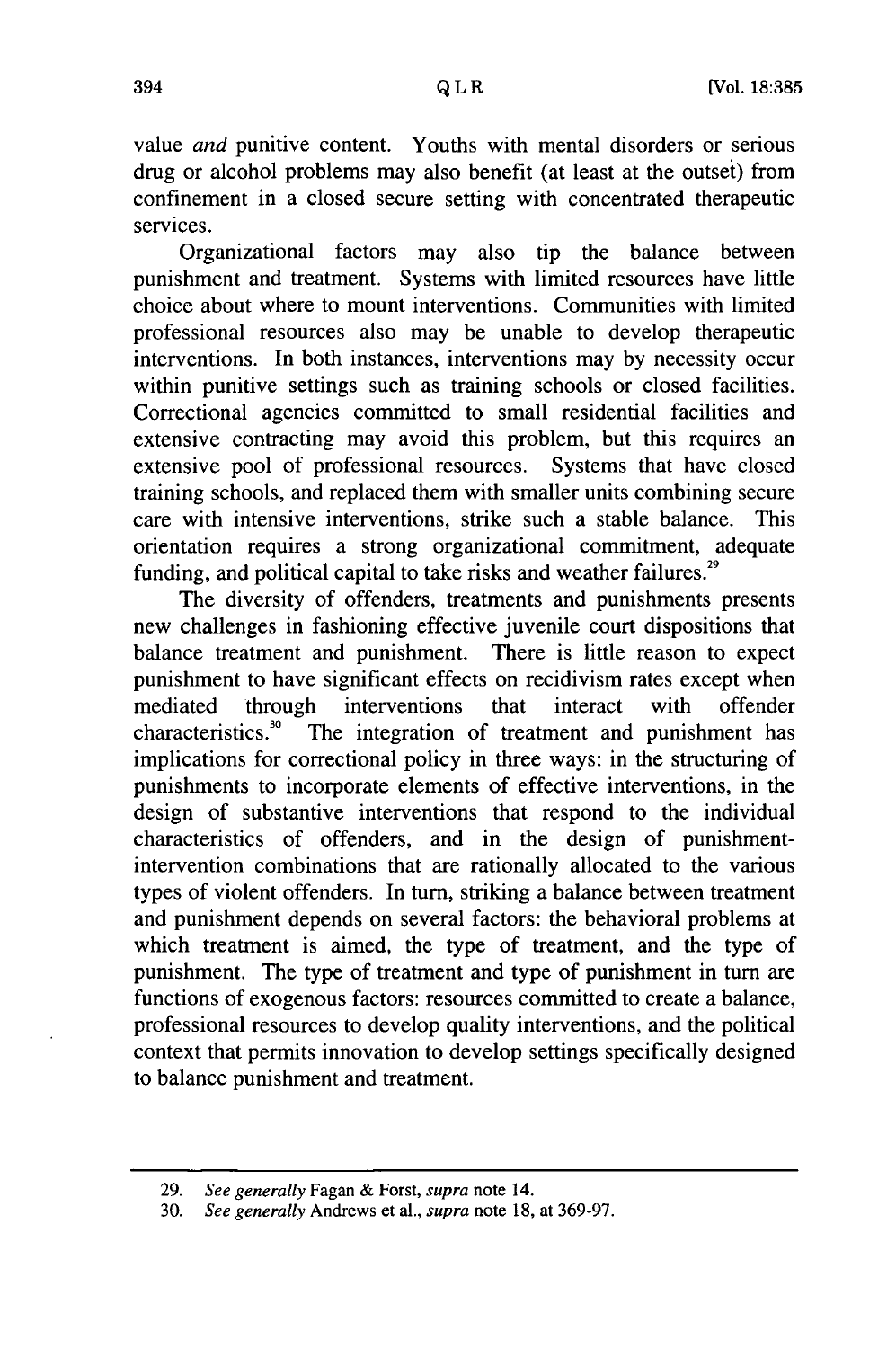# *B. Punishment and the Components of Effective Treatment*

Several evaluations and literature reviews have identified the components of effective treatment programs.<sup>31</sup> By decomposing program evaluation results into their discrete elements, these studies were able to determine analytically which organizational features and therapeutic interventions were evident in effective correctional treatment programs.

The compatibility of these program components with the demand for punishment has not been analyzed, although there are logical reasons to do so. Some features of successful programs may be neutralized by punishment concerns that demand long periods of secure confinement. Others may lend themselves to a variety of settings, including the most secure and restrictive. In the sections below, the issue is the compatibility of each of three key treatment dimensions with punishment concerns. Here, punishment is assumed to involve secure confinement for fixed or minimum terms in placements that are centralized at some distance from the home communities of young offenders.

#### *1. Responsivity*

The complexity of juvenile criminality suggests that a range of treatment interventions will be needed. Responsivity, or matching offenders with needs, recognizes that there is diversity among offenders just as there is among programs. Treatment outcomes and recidivism are the product of interactions of individual characteristics with services. In successful programs, responsivity was maximized by comprehensive diagnostic procedures and careful matching of offenders to services. This, in turn, required active case management and the availability of multiple interventions for multiple problem youths.<sup>32</sup>

There often are few options for adolescents designated for punishment-oriented placements. Most states maintain a small number of correctional placements for adolescents, and most of these have a limited number of treatment options. Even when services are available,

<sup>31.</sup> *See generally* PALMER, *supra* note 15; Andrews et a]., *supra* note 18; Lipsey, *supra* note 13, at 83; Patrick H. Tolan & Nancy G. Guerra, What Works in Reducing Adolescent Violence? An Empirical View of the Field (1994) (unpublished manuscript, on file with the Center for the Study and Prevention of Violence, University of Colorado, Boulder).

<sup>32.</sup> *See generally* Andrews et al., *supra* note 18.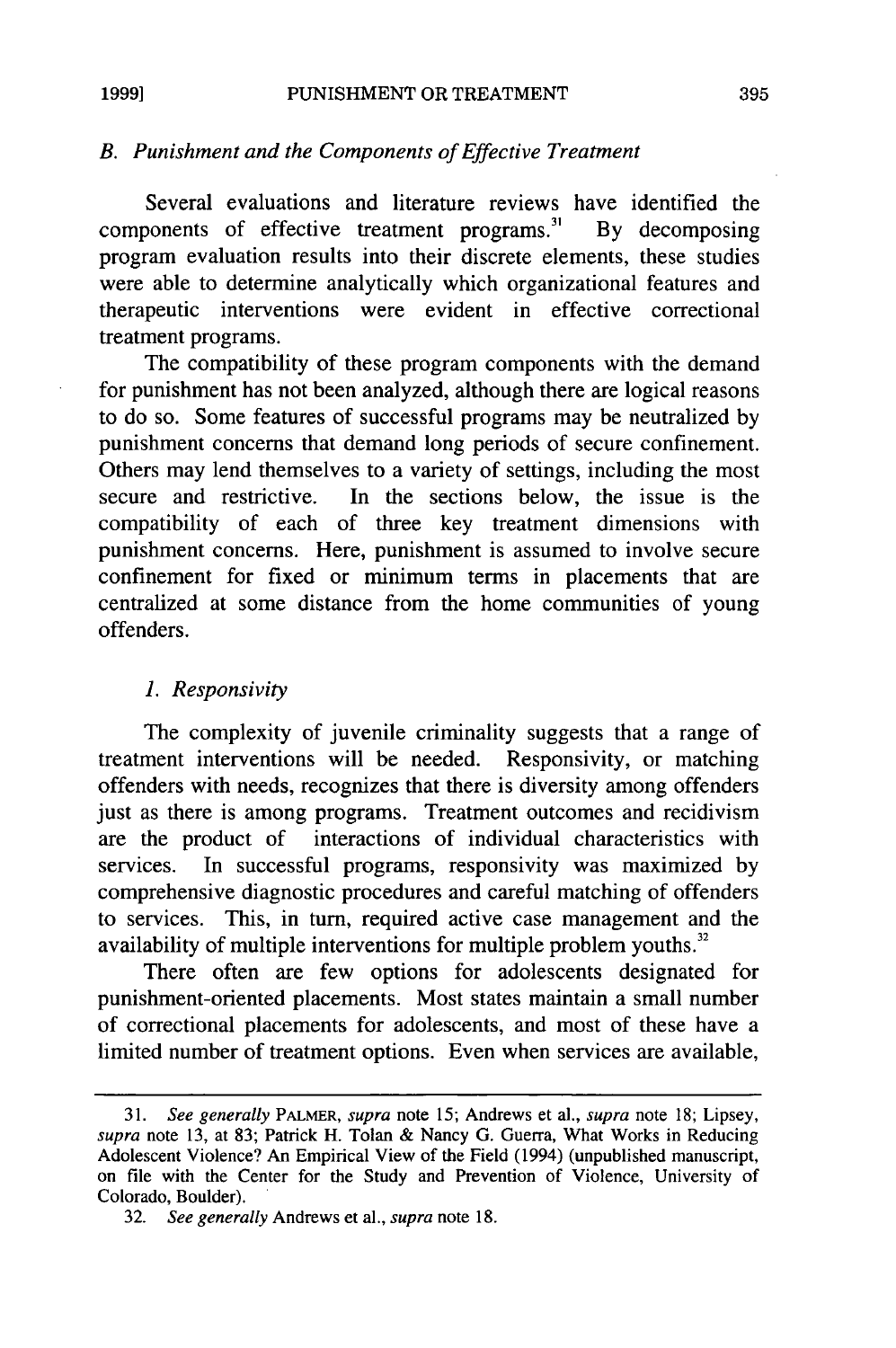they generally are not provided at a level of intensity necessary for many offenders. Security concerns also may limit the range of options. There are few placements that can provide intensive therapeutic or behavioral interventions for youth who also are classified as security  $risks.<sup>33</sup>$ 

Obviously, this does not bode well for maintaining responsivity of treatments. Treatment may be postponed during the period of secure confinement and begun when juveniles return to communities or residential placements. The limited number of placements may result in waiting lists; confinement may be lengthened when placements are unavailable but returning home is not an option. The alternative is to treat offenders as a homogeneous group, and provide the same interventions (therapeutic, educational, or vocational) to all, regardless of need or skill level. Although some may succeed, meta-analyses suggest that more will fail when all juveniles are assigned to the same treatment.

#### *2. Autonomy*

Successful programs tend to have relatively high degrees of autonomy with respect to decisions about setting treatment goals and rewarding treatment gains with a relaxation of the terms of confinement.<sup>34</sup> Rewards may include greater personal liberties (lights out, room amenities, increased responsibilities and status, dress options), personal freedom (weekend furlough, visitation), or movement to less restrictive settings (residential group homes, community supervision). The decision to exercise these options in autonomous programs rests with treatment personnel, and is keyed directly to attainment of treatment goals. Time has a lower priority in decision making than does treatment outcome.

It is not hard to imagine how punishment requirements would oppose autonomy. Mandatory minimum commitment terms, or administrative guidelines for release decision making, may force young offenders to remain in secure care or custody for some time after achieving the treatment goals proscribed by a diagnostic assessment process. In addition, organizational characteristics may oppose

<sup>33.</sup> *See generally* DENNIS ROMIG, JUSTICE FOR OUR CHILDREN (1978); DALE PARENT ET AL., U.S. DEP'T OF JUSTICE, CONDITIONS OF CONFINEMENT: JUVENILE DETENTION **AND** CORRECTIONS FACILITIES (1993).

<sup>34.</sup> *See generally* Fagan & Forst, *supra* note 14; PALMER, *supra* note 15.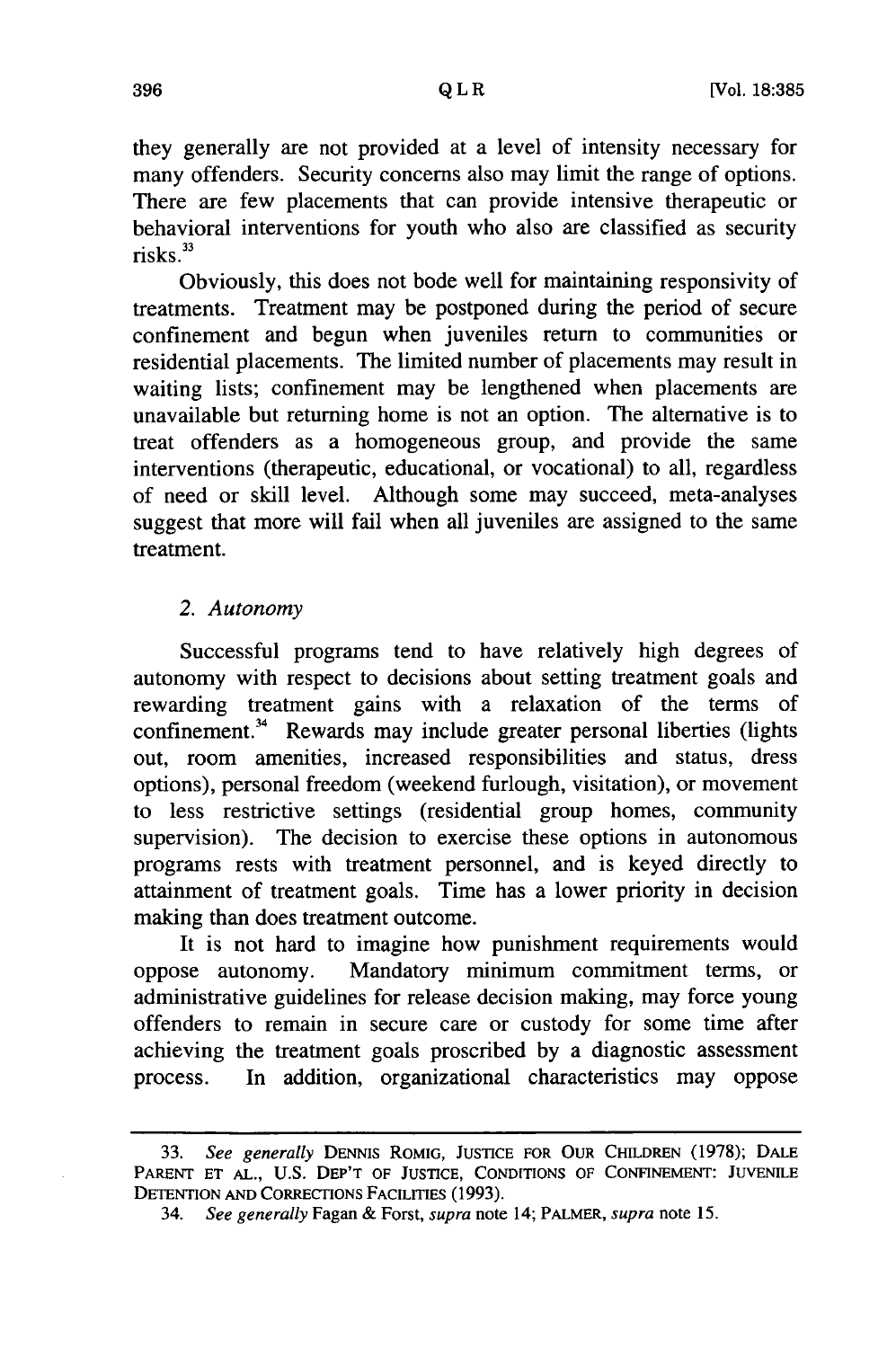autonomy. The ability to mount innovative treatments in correctional settings often is compromised by a variety of internal organizational processes and contexts. For example, staff inadequately trained to implement a specific form of treatment may implement it poorly or not at all. Decision making regarding treatment may conflict with institutional rules; accordingly, where residents may earn privileges through successful treatment, the range of available privileges may be constrained by the climate of the institution or program.

In both these instances, the incentive for young residents to do well in treatment is neutralized by the organizational contexts and boundaries of the institution or program setting. These constraints on treatment undercut its efficacy, and can produce adverse outcomes that cast the treatment concept itself in a bad light. In reality, the concept may be quite sound, but its implementation is so impeded by organizational boundaries as to make it seem ineffective. These problems of implementation also create disincentives for staff to experiment and innovate, and most important, to provide opportunity structures where youths can excel.

The conflict between punishment and autonomy challenges the development of effective treatment. Keeping residents in secure settings long after they reach the maximum potential for behavioral and skill development in that setting will be counterproductive. However, the risks entailed in moving youngsters from more to less secure settings are quite high in a context of political demand for public safety. One well publicized failure can create a fatally hostile climate for innovation and autonomy. Minimizing this risk through improved diagnostic and classification procedures is one key to restoring autonomy to treatment programs. Building security through tracking and supervision in noncustodial settings also offers a solution to the dilemma of risk within treatment. $35$ 

A second dimension of autonomy involves responses to program failure. Failure in a risk-averse setting is likely to evoke a punitive response: removal from treatment, new charges, and the possibility of additional confinement. In an autonomous setting, failure may be considered a *relapse,* and an opportunity for correction of the treatment plan and goals, as well as an opportunity to learn about whether redesign of the treatment itself, may be needed. Desistance from delinquency is likely to be a gradual, incremental process. Recognition

<sup>35.</sup> *See generally* Fagan & Forst, *supra* note 14.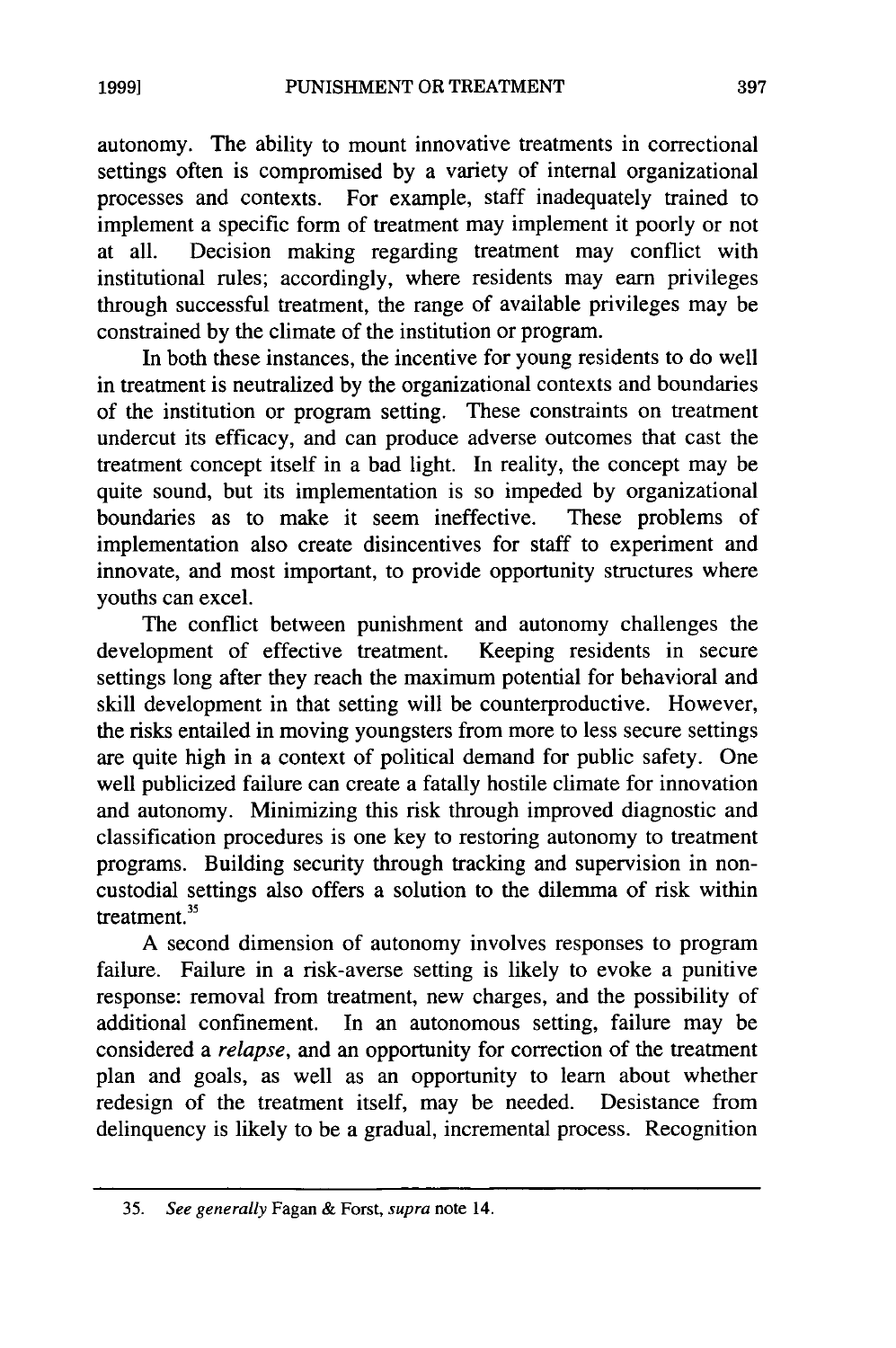of the likelihood of fits and starts toward a complete cessation should be part of program guidelines, including the response to relapse. The degree to which these responses are independent of the larger setting and reflect program goals directly reflects the treatment program's autonomy.

The third dimension of autonomy, the ability to mount special or intensive treatments within an institutional setting, also poses a challenge for proponents of treatment. Resource limitations, both human and fiscal, may limit what can be done within institutions. Correctional agencies have elements of military organization and regimen, making treatment complex and often at odds with the everyday climate of the institution. The difficulty of integrating treatment with the punitive routines of the institution also is an organizational challenge to autonomy. Here, leadership is basic to the success of innovation.<sup>36</sup> The ability to make change, to reallocate incentives and resources within an organization, to attract quality staff and provide opportunities for them to succeed, and to integrate custodial and treatment concerns within a seamless program setting are challenges best met by leaders willing and able to take on the risk of failure.

#### *3. Reintegration*

Reintegration is an intervention principle that focuses treatments on developing skills and resources necessary to sustain behaviors during the transition from institutional to family and community life on the streets and in the workplace. In some programs, reintegration is the primary goal of the interventions—that is, interventions are contextualized to the neighborhood conditions where youths would eventually return. It suggests that interventions are continuous, from residential care through supervision phases, after return to the community. Instead of the traditional forms of parole supervision, reintegration requires active treatments while the adolescent is in the community. Reintegration, or aftercare, requires not only the continuation of interventions after return to the community, but that resources be allocated for treatments during this phase.

There are several practical reasons why reintegration is difficult to implement in a correctional context where punishment has primacy. First, reintegration requires that some portion of the term of correctional or program supervision be completed in the community. This

<sup>36.</sup> *See generally id.;* MILLER *& ORLIN, supra* note 26.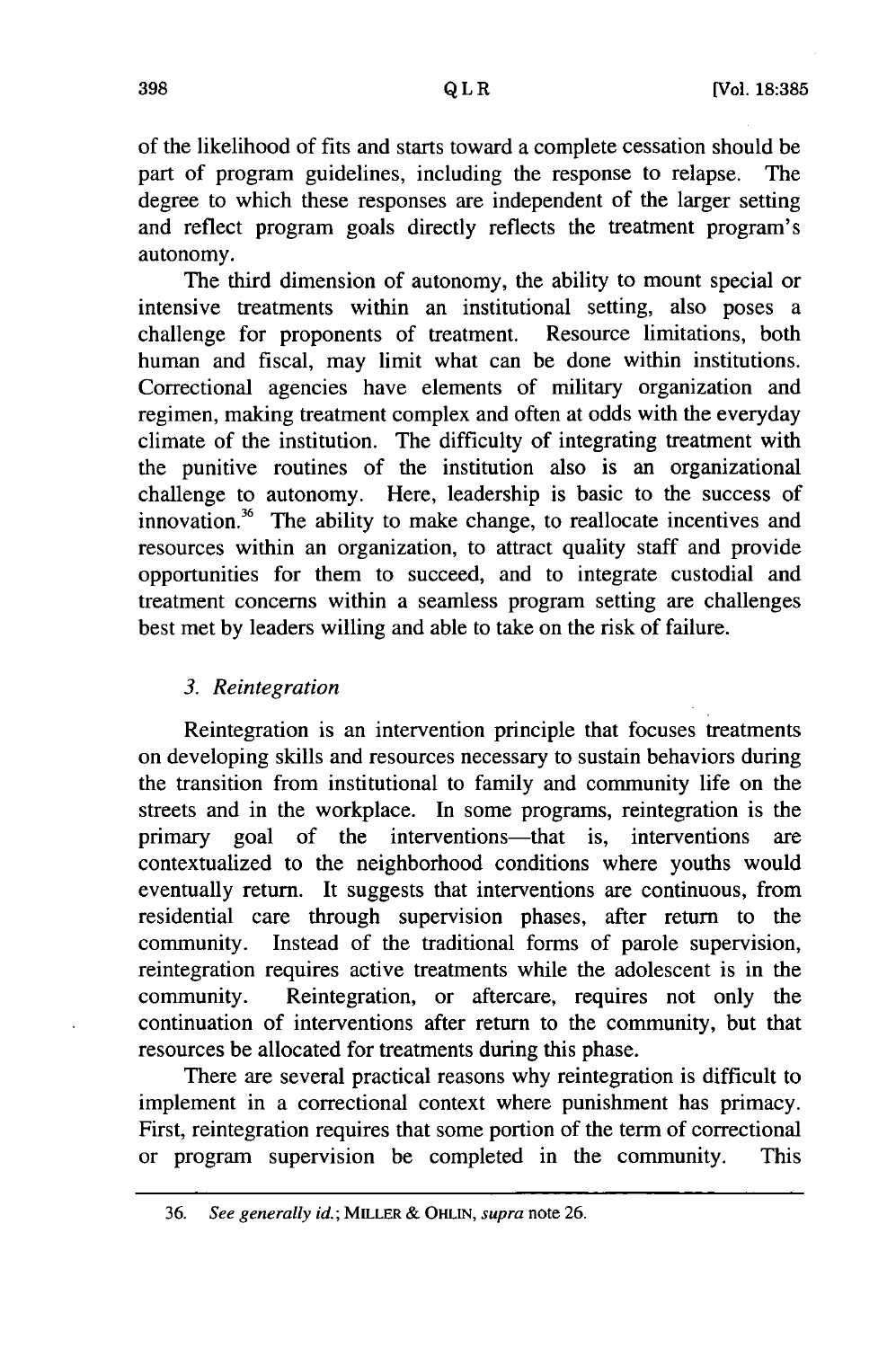challenges the trend toward longer commitment terms that bump up against the ceiling of juvenile corrections jurisdiction. Reintegration is necessary to translate acquired behavioral and social skills from confinement to community, but a period of time too short for a successful transition may undermine the effectiveness of treatment. Second, reintegration requires resources, not just for supervision and case management, but also for access to services for in-community treatment. The lopsided allocation of correctional resources toward institutional care reduces the share available for reintegration programming.

A third complexity in reintegration reflects the concerns stated earlier about relapse. How conflicts between therapeutic supervision and social control supervision are resolved while youths are in the community may determine the course of reintegration. Violation of program rules (e.g., reporting) will evoke a response, but may include either a "terminal" revocation, or a temporary suspension of liberties. This is a critical decision that reflects the competing philosophies of correctional agencies where punishment is the primary concern, and treatment agencies where punitive responses are planned with a therapeutic content. But the decisions and resolutions of conflicts also will influence assessments of whether treatment and reintegration are effective.

Reintegration differs from parole or probation supervision-it involves the transfer and continuation of therapeutic interventions to the community, set in a context where there are real-life contingencies that shape behavior. Parole and probation are surveillance, primarily, designed to detect wrongdoing and suppress it with the threat of punishment. Where punishment is primary, there will be a commensurate emphasis on surveillance and detection, and correction of behaviors is a lower concern. The ability to reintegrate, including the commitment of resources and the implementation of a philosophy of therapeutic interventions *in situ,* is a sharp departure from the current trend toward punishment. There are profound implications for the success of individuals re-entering the community from residential or institutional treatment, and the direction of reintegration will in turn have a strong influence on the effectiveness of treatment programs.

There need not be a conflict between punishment and treatment in this area. Balancing these concerns can be accomplished by reorienting the responses of close supervision to detected wrongdoing. That is, the continuation of a treatment philosophy into the response to violations in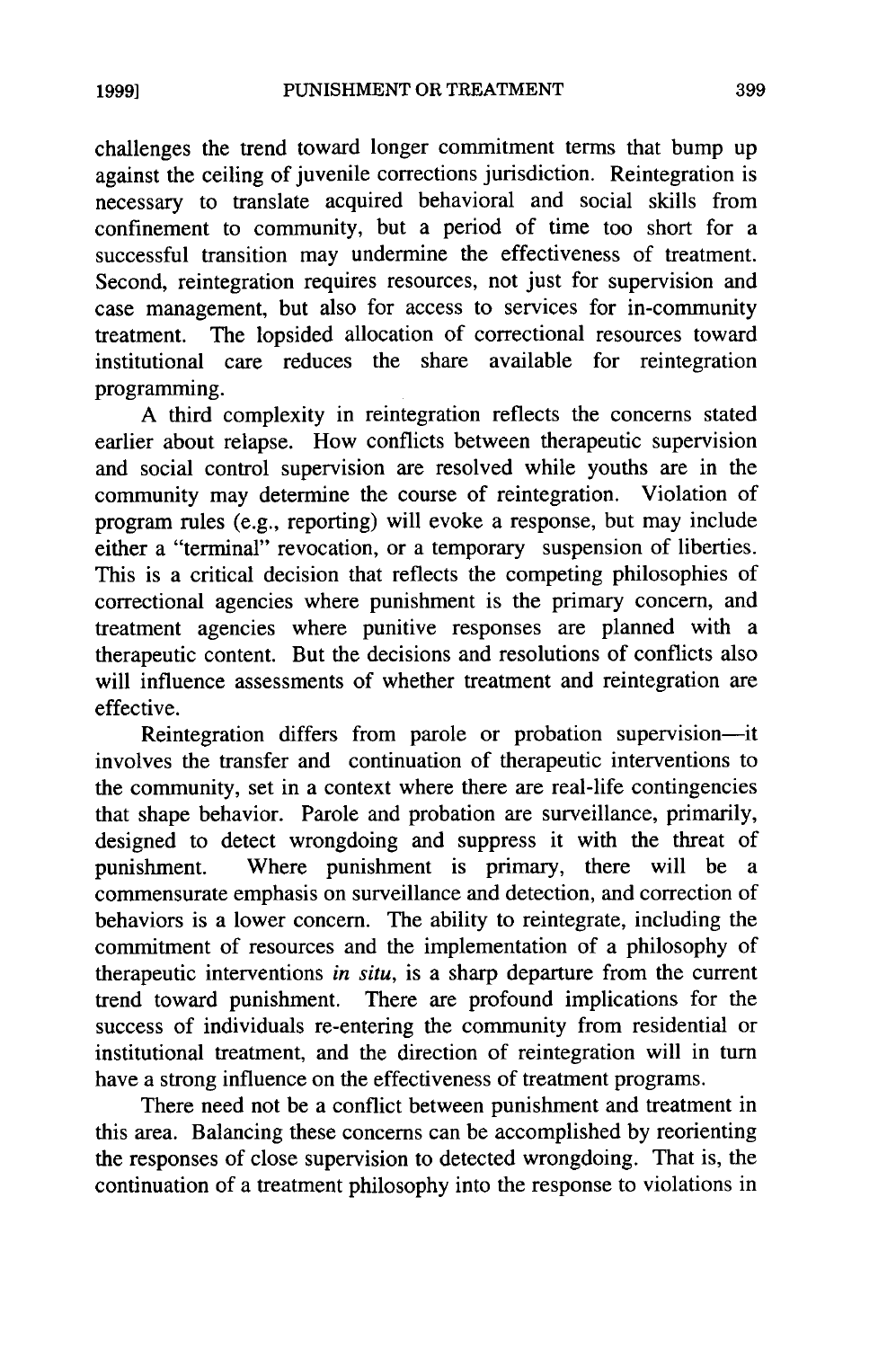the community offers the promise of a balanced approach to using incremental punishments as tools for learning.

#### *C. Balancing Punishment and Treatment*

There are alternatives to the displacement of treatment by punishment; alternatives that can effectively integrate punishment and treatment. First, there are many programs that effectively combine treatment with control.<sup>37</sup> These programs do not sacrifice the public safety dimensions of juvenile court dispositions, but they do deemphasize the retributive function of punishment in favor of a utilitarian model where control and crime reduction are paramount. Control is itself a form of deprivation of liberty, the essence of punishment. Treatment need not be relegated to a secondary goal when it is well integrated in a theory of behavioral change.

This raises the second and related issue in balancing punishment and treatment: the re-definition of punishment to accommodate its intrinsic therapeutic elements. It is cynical and self-serving to say that punishment is treatment: creating aversions to illegal behavior through harsh confinement over long periods of time does not serve a restorative and transformative purpose. A humane view of punishment can incorporate elements of treatment: punishment that instills respect and moral authority upon the punisher, proportionate and fair punishment that provides for a relaxation of restrictions in return for compliance, and punishment that is fairly administered.

Earlier, it was noted that punishment always was a form of social control and treatment of juvenile offenders. Its primacy has varied over the years, but today punishment dominates correctional interventions. While satisfying the public and political demand for punishment, these developments offer little gain in the control of juvenile crime and the corrected social and psychological development of juvenile offenders.<sup>38</sup> It is time to take stock of the results of this experiment, and to note the limited if not diminishing returns from the replacement of treatment with punishment.<sup>39</sup>  $\cdot_{\mathrm{t}}$ 

<sup>37.</sup> *See generally* PALMER, *supra* note 15; Andrews et a]., *supra* note 18; Lipsey, *supra* note 13.

<sup>38.</sup> *See generally* Fagan, *supra* note 23.

<sup>39.</sup> *See* Gordon Bazemore, *The Fork in the Road to Juvenile Court Reform, 564* ANNALS 81, 81-82 (1999).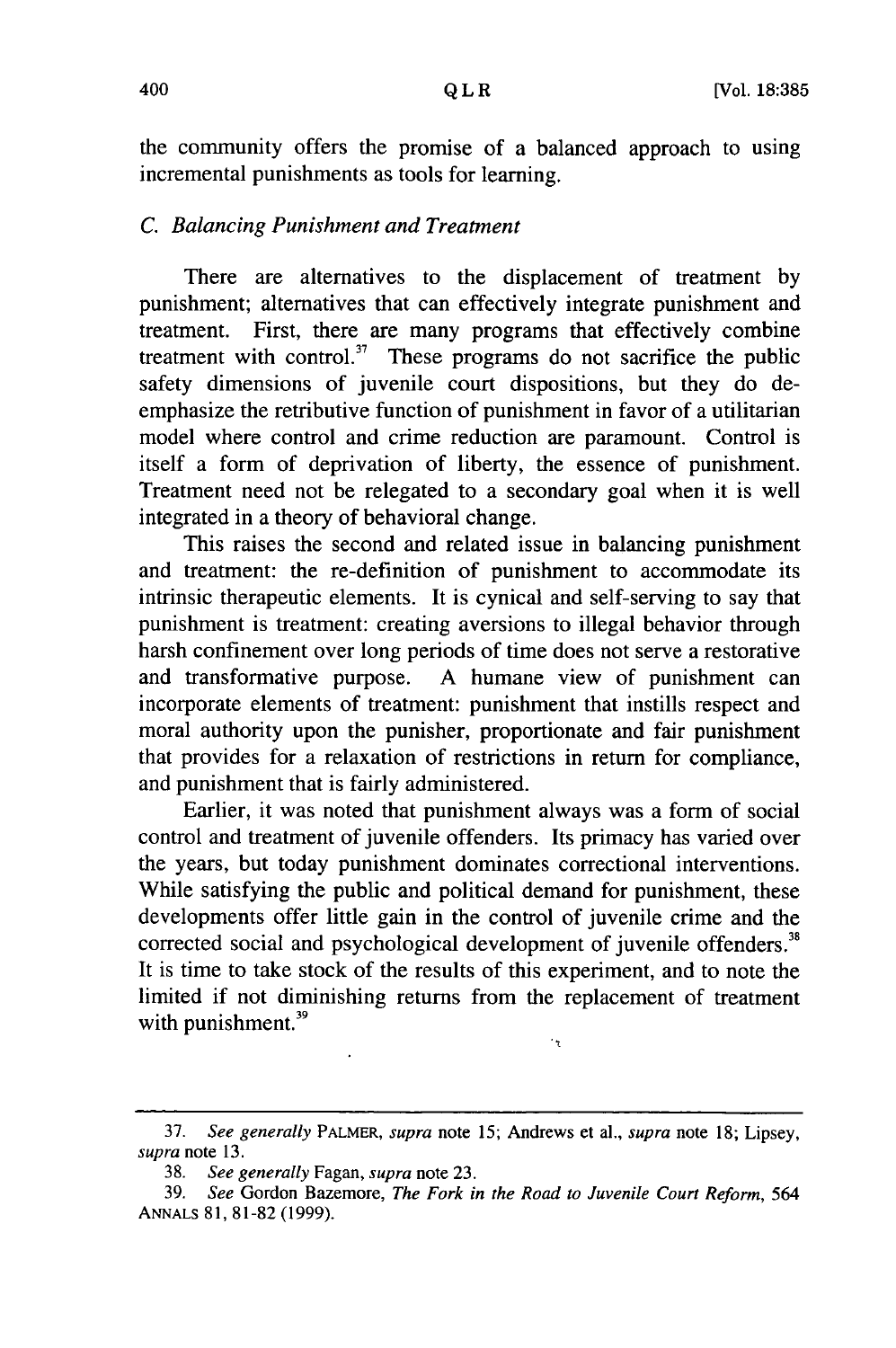#### Ill. IMPLICATIONS FOR POLICY

The triumph of punishment has taken place by supplanting punishment with treatment rather than integrating and balancing these perspectives. However, there is no data to suggest that anything other than symbolic and retributive returns have been realized by the incarceration experiments of the past decade. Longer terms of incarceration and punishment have not brought crime control returns commensurate either with their fiscal costs or with the developmental costs for the youths affected.<sup>40</sup> Nevertheless, there also has not been overwhelming evidence of positive returns from treatment efforts, only the suggestion in meta-analyses and systematic reviews that there are strategically important dimensions of programs that are basic to effective treatment.<sup>41</sup> These concerns can inform a research agenda for the coming decade.

Research is needed to determine the long-term, developmental outcomes of youths whose correctional sentences are served in punishment-oriented systems compared to therapeutically oriented placements. The future of punishment should be data driven--- it is unlikely that business decisions would be made in the absence of data, and so too should juvenile corrections policy reflect empirical evidence. Evaluations of humane and therapeutic forms of punishment also should identify effective alternatives to the current models of long terms of secure confinement under harsh conditions.

A renewed commitment to evaluation research is needed to disentangle the complex relationship between punishment and treatment. Evaluation is needed to identify cost-effective interventions that avoid cost-intensive periods of incarceration, to examine the interactions between punishment and treatment, and to experiment with new concepts of punishment that maintain therapeutic integrity. To accomplish this goal, evaluation should be institutionalized within intervention programs and clinical trials incorporated within program designs. Comparison groups are obviously critical, and random assignment should not be avoided. Ethical concerns about withholding interventions can be balanced against the concerns of subjecting participants to interventions of unproved and possibly negative value. A variety of alternative design options are available for constructing

<sup>40.</sup> *See generally id.*

<sup>41.</sup> *See generally* PALMER, *supra* note 15; Andrews et al., *supra* note 18; Lipsey, *supra* note 13.